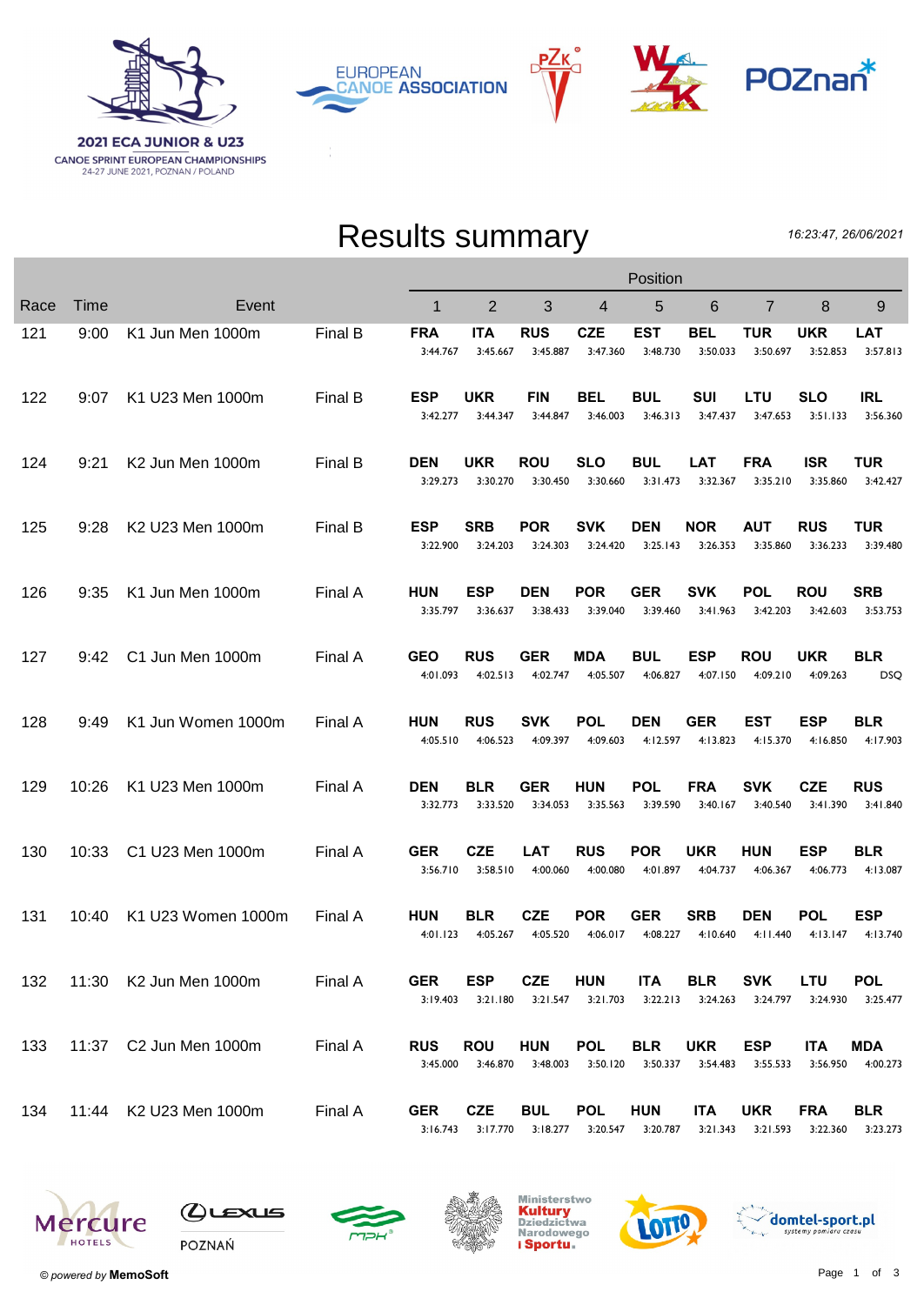

PZк **EUROPEAN CANOE ASSOCIATION** 



## Results summary

16:23:47, 26/06/2021

|      |       |                                          |             | Position                                                  |                                                                          |                        |                        |                        |                        |                                 |                                       |                                |  |
|------|-------|------------------------------------------|-------------|-----------------------------------------------------------|--------------------------------------------------------------------------|------------------------|------------------------|------------------------|------------------------|---------------------------------|---------------------------------------|--------------------------------|--|
| Race | Time  | Event                                    |             | 1                                                         | $\overline{2}$                                                           | 3                      | 4                      | 5                      | 6                      | $\overline{7}$                  | 8                                     | 9                              |  |
| 135  | 11:51 | C <sub>2</sub> U <sub>23</sub> Men 1000m | Final A     | <b>RUS</b><br>3:37.520                                    | <b>BLR</b><br>3:38.937                                                   | <b>UKR</b><br>3:39.613 | <b>CZE</b><br>3:39.763 | <b>HUN</b><br>3:41.840 | <b>ITA</b><br>3:42.243 | ROU<br>3:54.667                 | <b>ESP</b><br>4:03.757                | <b>SVK</b><br>4:04.520         |  |
| 136  | 15:00 | C1 Jun Women 200m                        | Semifinal 1 | 48.680<br>1/3 to final, rest out.                         | POR FA GEO FA UKR FA POL<br>49.686                                       | 49.796                 | 50.746                 | <b>ITA</b><br>51.610   | <b>CRO</b><br>52.226   | <b>FRA</b><br>52.466            | <b>LAT</b><br>1:04.726                |                                |  |
| 137  | 15:05 | K1 Jun Men 200m                          | Semifinal 1 |                                                           | GRE FA ITA FA ESP FA POL FB BLR FB LTU FB SLO FB DEN fb CZE              |                        |                        |                        |                        |                                 |                                       |                                |  |
| 138  | 15:10 | K1 Jun Men 200m                          | Semifinal 2 | 35.775<br>36.205                                          | 36.207<br>POR FA HUN FA GER FA SVK FB SRB FB AZE FB TUR FB BUL<br>36.420 | 36.992<br>37.150       | 37.062<br>37.225       | 37.382<br>37.347       | 37.680<br>37.805       | 37.725<br>37.962                | 38.135<br>38.210                      | DNF<br><b>CYP</b><br>38.965    |  |
|      |       |                                          |             | 1/3 to final A, 4/7 + next BT to final B, rest out.       |                                                                          |                        |                        |                        |                        |                                 |                                       |                                |  |
| 139  | 15:15 | C1 Jun Men 200m                          | Semifinal 1 | 41.936<br>1/3 to final, rest out.                         | <b>UKR FA ROU FA CZE FA POL</b><br>42.320                                | 42.473                 | 42.686                 | <b>MDA</b><br>42.793   | <b>GER</b><br>42.946   | <b>SVK</b><br>43.003            | <b>LAT</b><br>43.603                  | HUN<br>43.706                  |  |
| 140  | 15:20 | K1 Jun Women 200m                        | Semifinal 1 |                                                           | GER FA FRA FA LTU FA ESP FB                                              |                        |                        |                        |                        | ITA FB POR FB GRE FB LAT fb BUL |                                       |                                |  |
| 141  | 15:25 | K1 Jun Women 200m                        | Semifinal 2 | 42.296<br>42.022                                          | 42.371<br>UKR FA SVK FA SRB FA DEN FB AUT FB POL FB EST FB CZE<br>42.467 | 42.523<br>42.817       | 42.573<br>42.897       | 42.758<br>43.590       | 44.378<br>43.960       | 45.048<br>45.120                | 45.326<br>45.355                      | 46.176<br><b>NED</b><br>47.535 |  |
|      |       |                                          |             | 1/3 to final A, 4/7 + next BT to final B, rest out.       |                                                                          |                        |                        |                        |                        |                                 |                                       |                                |  |
| 142  | 15:35 | C1 U23 Women 200m                        | Semifinal 1 | 49.220<br>1/3 to final, rest out.                         | GER FA CZE FA BLR FA FRA<br>49.316                                       | 49.343                 | 49.540                 | <b>UKR</b><br>49.596   | <b>POR</b><br>50.220   | <b>ESP</b><br>50.436            | <b>SRB</b><br>50.466                  | LTU<br>51.103                  |  |
| 143  | 15:40 | K1 U23 Men 200m                          | Semifinal 1 |                                                           | ITA FA UKR FA LAT FA BLR FB DEN FB HUN FB TUR FB                         |                        |                        |                        |                        |                                 | IRL                                   | <b>CYP</b>                     |  |
| 144  | 15:45 | K1 U23 Men 200m                          | Semifinal 2 | 35.347<br>35.067                                          | 35.582<br>SVK FA RUS FA FRA FA POR FB CZE FB LTU FB<br>35.117            | 35.990<br>35.145       | 36.395<br>35.265       | 36.662<br>35.552       | 36.702<br>36.190       | 36.807<br>36.452                | 37.432<br>ISR FB SLO fb ESP<br>36.685 | 39.212<br>37.025               |  |
|      |       |                                          |             | $1/3$ to final A, $4/7$ + next BT to final B, rest out.   |                                                                          |                        |                        |                        |                        |                                 |                                       |                                |  |
| 145  |       | 15:50 C1 U23 Men 200m                    | Semifinal 1 | <b>UKR FA RUS FA</b><br>40.707<br>1/3 to final, rest out. | 40.887                                                                   | ITA FA SVK<br>41.467   | 41.585                 | <b>DEN</b><br>41.972   | <b>GEO</b><br>42.075   | LTU<br>42.470                   | <b>EST</b><br>42.557                  | <b>HUN</b><br>43.072           |  |
| 146  | 15:55 | K1 U23 Women 200m                        | Semifinal 1 |                                                           | ESP FA SVK FA CZE FA POR FB GER FB LTU FB TUR FB FRA                     |                        |                        |                        |                        |                                 |                                       | <b>LAT</b>                     |  |
| 147  | 16:00 | K1 U23 Women 200m                        | Semifinal 2 | 41.790<br>41.212                                          | 42.022<br>DEN FA RUS FA POL FA BUL FB SLO FB UKR FB NOR FB<br>41.325     | 42.085<br>41.752       | 42.127<br>42.432       | 42.270<br>42.762       | 43.185<br>42.965       | 43.652<br>43.112                | 44.012<br>FIN fb<br>43.402            | 45.772<br><b>ISR</b><br>43.930 |  |
|      |       |                                          |             | 1/3 to final A, 4/7 + next BT to final B, rest out.       |                                                                          |                        |                        |                        |                        |                                 |                                       |                                |  |







![](_page_1_Picture_9.jpeg)

![](_page_1_Picture_10.jpeg)

![](_page_1_Picture_11.jpeg)

![](_page_1_Picture_12.jpeg)